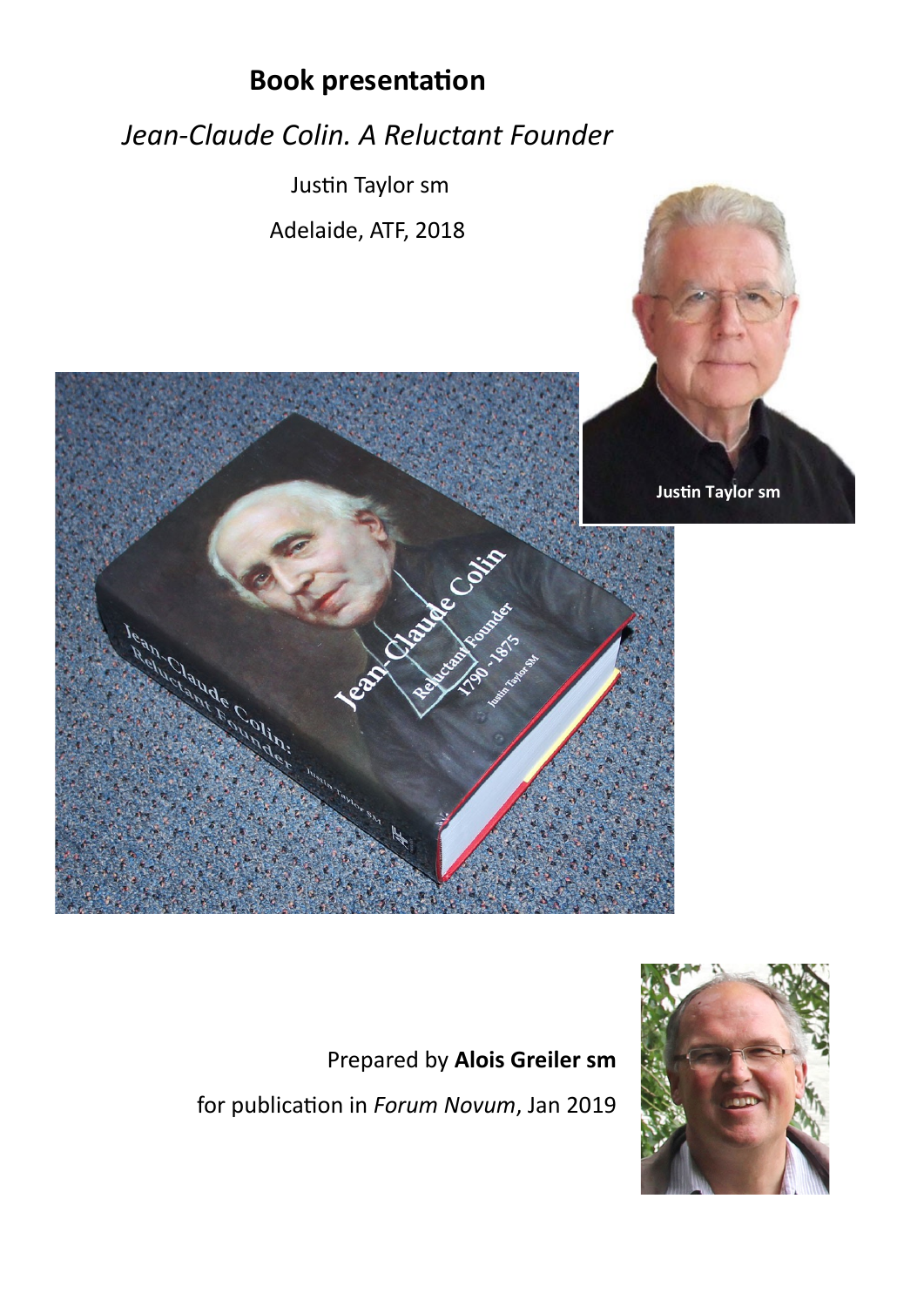**Book presentation:** Justin Taylor sm, *Jean-Claude Colin. A Reluctant Founder*, Adelaide, ATF, 2018.

The book is out only three months and it is too early for an analysis. Here I try to present the book in the context of other Colin-biographies as invitation to read.

Justin Taylor, born in 1943, is a Marist from New Zealand. His original qualification is in the field of history and especially textual history of the New Testament with respective publications. In the Marist world he is widely known for conferences, preached retreats, and publications.<sup>1</sup> With the Colin-biography now out he will be in demand even more. His diligent work with historical texts echoes in the presentation of themes within his biography of the Marist founder. The impressive result is a tome of about 1100 pages. Those present at the different book launches had already have an introduction and hopefully a first read.

This biography he could base on the archival material and in particular on the excellent editions of works like *Origines Maristes*, *Colin sup*, *Colin fondateur*, and others. Again, this is a moment to thank the editors of resources, in particular Jean Coste (1926-1994), Gaston Lessard, Bernard Bourtot, and Charles Girard (1935-2017). One may note that it took a long time to continue the work begun with *Origines Maristes*. This is also a moment to thank the often hidden work of our archivists, especially Carlo-Maria Schianchi, general archivist and postulator in Rome. Going through the footnotes, I noticed that Taylor bases his work primarily on original sources – a true historical biography.

We find few references to secondary literature and little discussion of other authors. Taylor follows strictly two principles: He presents his reading of the sources. And, let the readers form their own opinion. The book has no conclusion or epilogue as Donal Kerr had in his Colin-book.<sup>2</sup>

Kerr had published first chapters in *Forum Novum* to stimulate discussion.<sup>3</sup> Taylor has done something similar with placing earlier drafts online (website of the general house and the Jean-Claude Colin website by Ron Nissen sm, Sydney). This made the enterprise known to a wider Marist audience and raised the expectation for the published book which we now have available.

Besides its character as historical biography it has a semi-official status as it was commissioned by the general administration under John Hannan as superior general who also wrote the preface.

They paid for a respectable format for the work i.e. colour illustrations, hard cover, and solid binding. The publisher, with Mr Hilary Regan as representative, produced a fine book. Instead of going for an in-house publication, this and other biographies are placed on the public market.

Justin I think had the necessary freedom – his mandate was not to write hagiography or an apology. The Society of Mary has re-started the cause of its founder. One element of the necessary documentation was a biography or at least a chronological outline. As the biography was not ready then a chronology was included in the dossier.<sup>4</sup> Now we have a substantial biography which will be the point of reference for a long time.

To this mandate Justin dedicated a good number of years of focused work in reading, research, discussion, and finally writing. The credit for the book goes to its author. As members of the wider Marist family, of the churches in the Pacific, and for all those interested in Colin and related topics touched upon in the book we congratulate and thank him wholeheartedly!

<u>.</u>

<sup>1</sup> Articles by Justin Taylor in this journal: *The Portrait of the Jerusalem Church In the Acts of the Apostles 2: 42-47 and 4, 32-35*, in FN 1, 1 (1989) 12-25; = Id., *Le portrait de l'église de Jerusalem dans les actes des apôtres 2, 42-47 et 4, 32-35*, in FN 1, 4 (1991) 472-485; Id., *"Mary in the Newborn Church and at the End of Time": Biblical Approaches - "Marie dans l'Église naissante et à la fin des temps". Aproches bibliques*, in FN 3, 4 (1996) 521-545; Id., *A Neglected Source of Colinian Spirituality : The Mystical Tradition in the Society of Jesus in France in the 17th Century*, in FN 5, 4 (2001) 405-442. French summary in FN 6, 1 (2003) 83-84; Id., *Reading the Bible in the Time of the Curé of Ars*, in FN 13 (2011) 133-146; Id., *The Context of the Work of Mary*, in FN 19, 1 (2017) 9-13. <sup>2</sup> Alois Greiler, *Book Presentation: Donal Kerr, Jean-Claude Colin, Marist*, in FN 5, 3 (2000) 342-344.

<sup>&</sup>lt;sup>33</sup> See the contributions by Kerr in the volumes from 1989 to 1997.

<sup>4</sup> Alois Greiler, *Jean-Claude Colin (1790-1875). Founder of the Society of Mary – Fondateur de la Société de Marie. Descriptive Chronology of his life – Chronologie descriptive de sa vie*, Rome, Marist Fathers, 2014; also online as *Forum Novum* Vol. 15 (2013) (www.maristsm.org).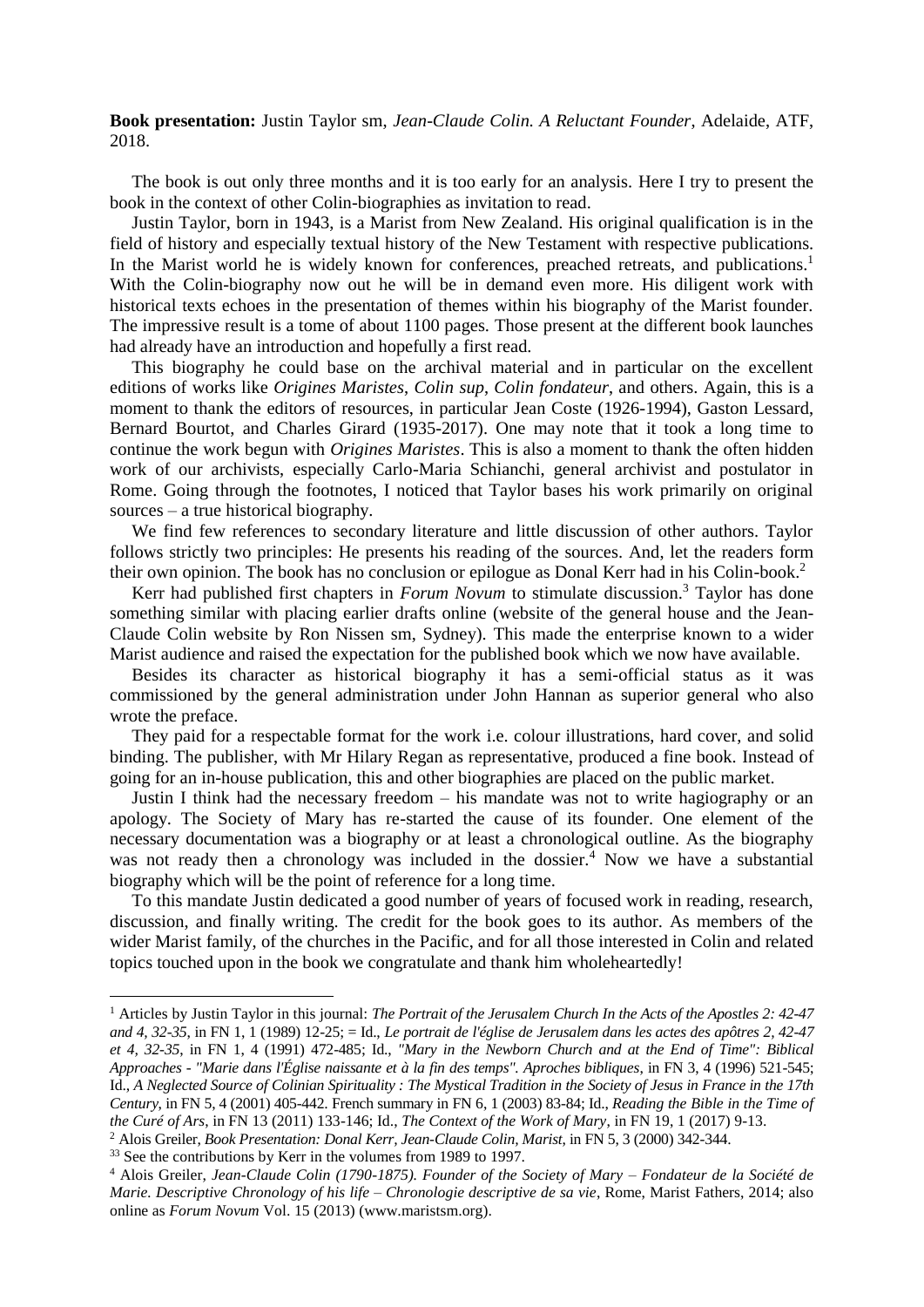This is not the first biography but it holds a special place among the Colin-biographies. Let us leave aside for now publications on the life and work of Colin (1790-1875) to popularize the founder. The first substantial full-life biography was written by one of the secretaries of the founder, Jean Jeantin (1824-1895), his six volume work from the years 1895 to 1898.<sup>5</sup> He had a personal knowledge of the man he wrote about albeit as Jean Coste often underlined of Colin as the old man – not the dynamic Colin of the early years. Jeantin included much material from Fr Mayet's *Memoirs* to outline Colin's spiritual teaching.<sup>6</sup> This was later published separately as *Doctrine spirituelle*. <sup>7</sup> Taylor's book does not move into so much interpretation and so much on Colin as spiritual teacher. Philippe Gobillot (1871-1942) had left behind an unfinished extensive life still useful today as a resource work as he opened access to French literature not easily available today.<sup>8</sup> It is a pity that the work was never published as there was no substantial full-life biography until now. In 1967, Stanley Hosie (1922-2013), Australian Province, published *Anonymous Apostle*. <sup>9</sup> He could draw on the *Origines Maristes* and this shows in more substantial sections on the first and the last years of Colin, less on the generalate. For the latter the sources were not edited yet. Personally, I find his work still inspiring and that was its purpose. With Donal Kerr (1927-2001) we are back in the realm of a historical work.<sup>10</sup> Again, he limited his book to the period covered by *Origines Maristes*. His emphasis was his forte – the history of the  $19<sup>th</sup>$ century in Europe. He placed Colin in this context. The carefully chosen subtitle makes it clear. His book was well written, became very popular, and was the resource book for a long time. Translations were made. Taylor followed the other path, to focus much more on the life of Colin himself rather than the broader historical epoch.

Where to go from Kerr's book was the question? He had not left a manuscript behind as some thought for the remaining years. When Taylor was asked about a biography, different options were feasible. One, Take Kerr's work for the early years and work on the remaining years either alone or with two authors (generalate, third age). Or, and this is what Taylor finally decided and rightly though although it made his work load much bigger – begin at the beginning. This gives us a coherent work covering the full life for which he refers to his predecessors as well.

Before we say a word about the text let us highlight the illustrations, colour, black and white, and maps. The decision was to invest into an attractive book. Carefully chosen images say much in relation to the story. Ron Nissen provided most of the material. He could draw on resources he gathered for promoting the *fama* of Father Colin.<sup>11</sup> Our modern world works a lot with images. This aspect of the book also deserves our full attention.

The main attention of course goes to the text. As this is only a presentation and not an analysis let me limit myself to a descriptive mode. Timewise, chapters  $1 + 2$  cover childhood and school days, chapters 3 to 13 his time as diocesan priest and Marist aspirant, chapters 14 to 24, his time as superior general, and chapters 25 to 29 his long old age, from 1854 to 1875. A biography is about the life of a person. A life ends with the death of the person – and so does Taylor's

<u>.</u>

<sup>5</sup> [Jean Jeantin], *Le Très Révérend Père Colin, fondateur et premier supérieur général de la Société de Marie: Sa vie, ses œuvres, ses instructions, ses vertus, son esprit*, 6 volumes; Lyon, Emmanuel Vitte, 1895-1898; on its influence and other Colin-biographies published: Alois Greiler, *From Jeantin to Coste*. *A Survey on Marist Studies in the 20th Century*, in FN 7, 1 (2005) 38-71; = Id., *De Jeantin à Coste. Les études maristes au 20ème siècle, un tour d'horizon*, ibid. 72-111.

<sup>6</sup> Marists always did and still do regard Colin as spiritual teacher: Kevin Duffy, Alois Greiler, Declan Marmion, Felise Tavo, *The Spiritual Teaching of Father Colin: A Survey of Attitudes in the Society of Mary - L'enseignement spirituel du père Colin dans la Société de Marie; rapport sur un sondage*, in FN 4, 3 (1997-1999) 313-339.

<sup>7</sup> *Doctrine spirituelle, vertus et esprit du V.J.Cl.M.Colin, fondateur de la Société de Marie*, Lyon-Paris, 1917; English equivalent: *Principles of the Spiritual Life according to the Venerable John Claude Colin, Founder of the Society of Mary*, Harrow, The Paschal Press, <sup>2</sup>1954 (1953).

<sup>8</sup> Philippe Gobillot, *Vie du Vénérable Jean-Claude Colin*, 6 vols., before 1942, typed manuscript; A copy is held in the general archives in Rome.

<sup>9</sup> Stanley Hosie, *Anonymous Apostle. The Life of Jean-Claude Colin, Marist*, With a Preface by Morris West, New York, William Morrow and Co. Inc., 1967.

<sup>10</sup> Donal A. Kerr, *Jean-Claude Colin, Marist. A Founder in an Era of Revolution and Restoration: The Early Years 1790 – 1836*, Dublin, The Columba Press, 2000.

 $11$  See his website [www.jeanclaudecolin.org](http://www.jeanclaudecolin.org/) and his annual reports to the ARC meetings.